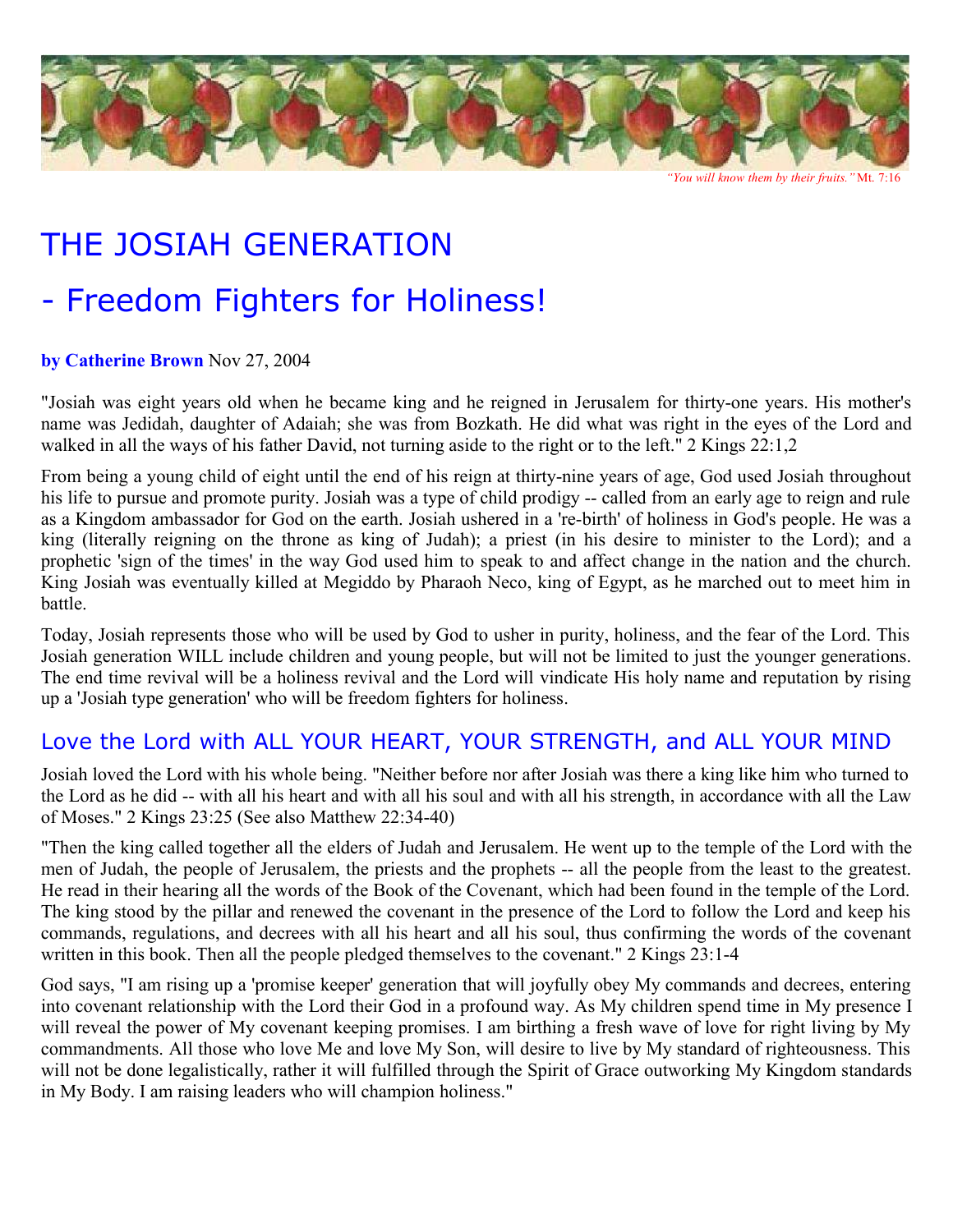### The Approach / The Gathering

Josiah was required to approach the Lord's temple (2 Kings 23:2), furthermore, Josiah went with all the people, the priests, and the prophets. In other words, Josiah was part of a remnant called out to live by grace. Josiah chose to draw near to God. James teaches us that if we draw near to God, he draws near to us. (James 4:8)

The Reading and the Renewal of Covenant

Josiah rediscovered the book of the covenant and read it in the presence of the people. Reading the word of God had a profound effect on the gathering, not least of which it led them to a place of renewed dependency on God and they were convinced that it was necessary to re-pledge their affections to God by renewing the covenant in His holy presence. (2Kings 23:2,3).

#### The Pledge -- Repentance and Confession

All the people pledged themselves to the Lord (2 Kings 23:3). To pledge means to solemnly undertake to do or give something. A pledge is something given as a token of love, favor, or loyalty. God's people were re-affirming their heart affections to Him. They turned in a spirit of repentance from the world to God.

The Lord says, "I am calling forth an emerging holy generation that will seek My face with undivided hearts. Pledge yourself and your affections to Me, for I have etched your names on the palms of My hands and love you with an everlasting love."

#### The Burning

It was necessary that the temple be cleansed. All the cultic articles for Baal, Asherah, and the starry host were removed from the Lord's temple. Josiah did away with pagan priests, and ground the Asherah poles to dust. He tore down the quarters of the male shrine prostitutes, which were in the Lord's temple, and also where the women wove for Asherah. (2 Kings 4-7) The works of the people's hands and the affections of their hearts had been defiled. Through Josiah's radical commitment to the Lord, his heart burned for purity in his own life and in the lives of his people and he took bold action to remove from the Lord's temple the things that were idolatrous and impure.

The Lord says, "I am seeking a Josiah mentality in My bride, desirous that she will turn from all that would defile her in the spirit of the world and be cleansed by My Blood. I am purging My church of spiritual prostitution. Throw away that which would cause you to stumble and fall into sin. Discard all detestable practices and pagan influences from your life. Devote yourself to spending time in My presence, to prayer, to fasting, to praise, and to My Word. Dedicate yourself to Me with fresh zeal. Pour your lives out as a love offering for the orphans and widows and keep yourself from being corrupted by the world."

#### Spiritual Prostitution

Jesus once ate at a Pharisee's home, where a sinful woman (a prostitute) came and washed His feet with her tears, dried them with her hair, anointed Him with oil, and kissed the Lord profusely as a sign of her desperate longing and love for Him. Her heart motivation was pure and, in that moment, all she wanted to do was to minister to Christ. Because of this her sins were forgiven and she received new life in Christ (Luke 7:36-50).

To prostitute means to put to an unworthy or corrupt use for the sake of gain. Simon the Pharisee had abused the presence of Jesus. He did not treat the Lord with decency or respect. He did not revere the presence of Christ in his home. Is the church today abusing Jesus' presence? Are we, as believers, guilty of spiritual prostitution? Do we, like Simon, misuse and insult the Lord in our midst by ignoring or neglecting Him -- not treating the Lord with proper respect and reverence? Do we put other things before Christ rather than making the Lord our priority? Do we seek to impress man more than we seek to serve and bless the Lord?

May we attain the humility of the spiritually destitute woman and access the atmosphere of glory as we draw near to Christ, seeking Him with an honest heart. Despite, or perhaps because of, her lifestyle, the sinful woman sought Jesus with tears in her eyes and was found by Him. In such a place of brokenness she received personal salvation. If we desire to see many souls won for Christ, we must realize afresh our need of cleansing and humility. Confessing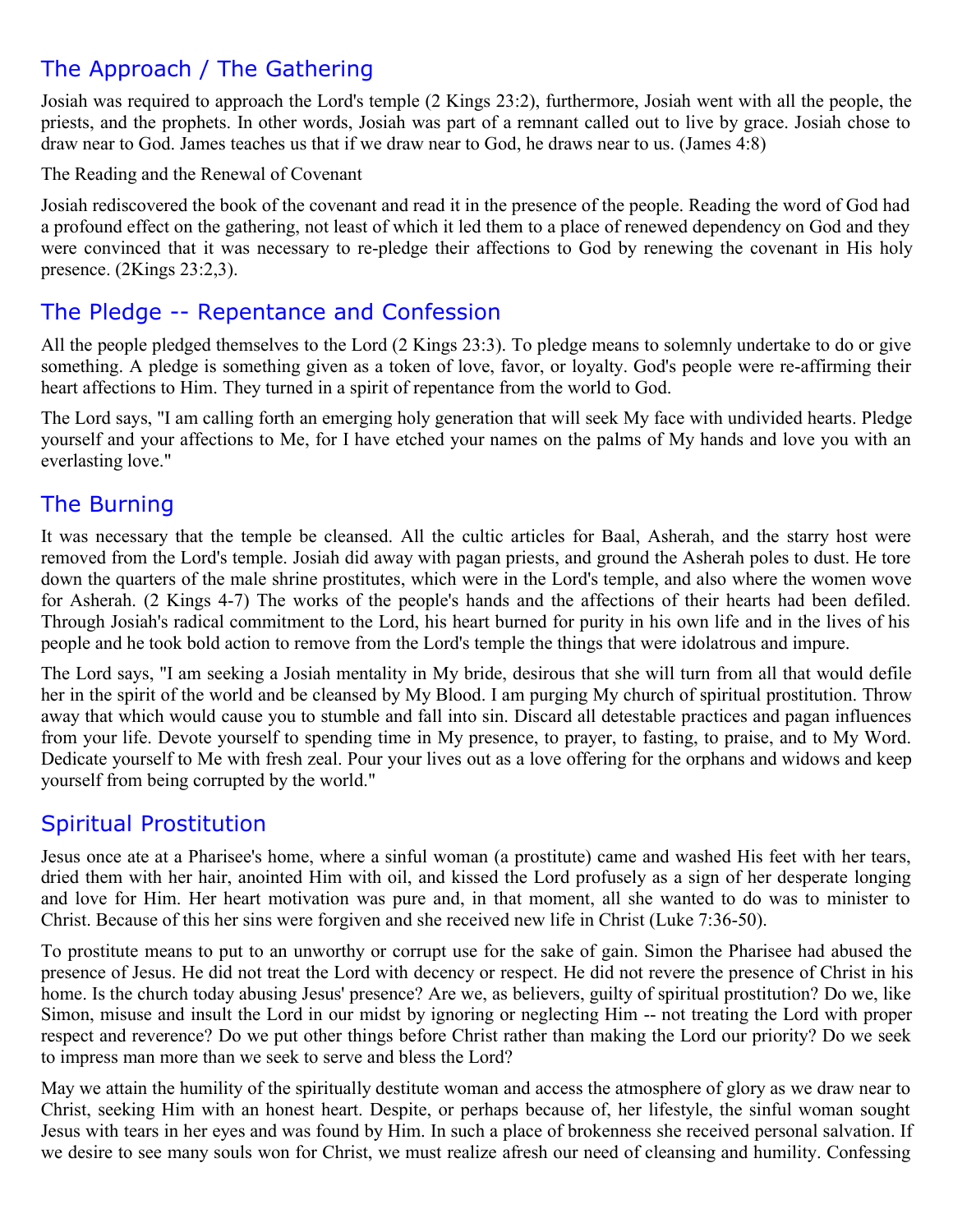sinners and Jesus are always found near to one another. We are united in our humanity and as we honestly face our frailty and failings we are able to receive the divine grace of our Lord Jesus Christ. This is the pathway of purity that leads to both personal and corporate revival.

#### Desecration of Idolatrous Shrines at the City Gates

Josiah was responsible in his generation for desecrating the high places and breaking down the idolatrous shrines set up at the city gates (2Kings 23:8). To desecrate means to treat a sacred thing or place with violent disrespect. Josiah violently disrespected the idolatry of Israel and the false idols and altars that stood as an affront to the Lord God.

I hear the Spirit of the Lord say, "The Josiah generation of today will confront ungodliness in spiritual seats of power (city gates) and pull them down through anointed prayer and praise. This is the time for a resurgence of those who have and will yet embrace the heartbeat of 2 Chronicles 7:14. 'IF' is not a lost word to my children. IF you will embrace humility and holiness I will release anointed prophetic utterance, decrees of Kingdom authority, acts of love and humility, and unity in my body. By my Spirit I will dismantle the kingdom of darkness and the enemy's web over entire cities and nations. I will hear from heaven and heal your land. But, beloved children, you can only impart that which you have received by revelation and application of My cleansing word to your hearts. The warfare for purity must begin first in your heart. From this place of renewed holiness you will walk in My authority and affect the destiny of nations through your testimony and prayer and acts of servanthood."

#### No More Child Sacrifice

Through Josiah, God drew a line in the sand and said an unequivocal 'NO' to the needless death of children, particularly in relation to child sacrifice to other gods. God cares deeply and profoundly for the welfare of children. He calls the church to share His heart for children, especially for orphans. We must pray protection on this end-time generation of valiant warriors for Christ, some of whom are as yet unborn.

"I am rising up a Josiah generation to stand in this hour against the enemy's plans to destroy the end-time army of children. Through murder, rape, abortion, war, famine, and every kind of abuse, the enemy has sought to destroy this end-time generation of children and Josiah's. But I have raised a mighty shout in the heavens and his plans will not prevail for I am a God of justice and My righteousness shines forth like the dawn. I am causing my sleeping bride to awake and to stand to her feet and fight valiantly for those who have no voice, for the Voice of the Lord is powerful."

The Josiah generation represents an army of God's holy people willing to serve sacrificially with their lives. Ones who are willing to campaign and fight for social action and change, and to pray for justice from Heaven's courts to prevail on the earth.

The Lord says, "Many despots and dictatorships will be deposed through the prayers and the righteous actions of the modern day Josiah generation. This holiness move is birthed in the throne room of heaven and has been prepared, for such a time as this, as an extravagant gift in the Blood of Christ. Now is the hour for my people to embrace holy living. Now is the time for the total abolishment of slavery. Now is the time to declare freedom in Christ to the multitudes. The time is short."

#### Removal of Idols

"And when you look up to the sky and see the sun, the moon and the stars -- all the heavenly array -- do not be enticed into bowing down to them and worshipping things the Lord your God has apportioned to all the nations under heaven." Deuteronomy 4:19,20

Josiah pulled down, smashed to pieces, and threw away the rubble of the torn down altars from the roof to the temple courts (2 Kings 23:11,12). He desecrated the high places Solomon had built and smashed sacred stones and cut down Asherah poles, covering the sites with human bones (2Kings 23:14). He demolished the altars and high places at Bethel, removing and defiling all the shrines and high places in Samaria (2Kings 23:19). Josiah slaughtered all the priests of these high places on the altars and burned their human bones on them (2Kings 23:30). He had the people observe Passover, a lasting reminder of the escape from Egypt and God's mighty deliverance